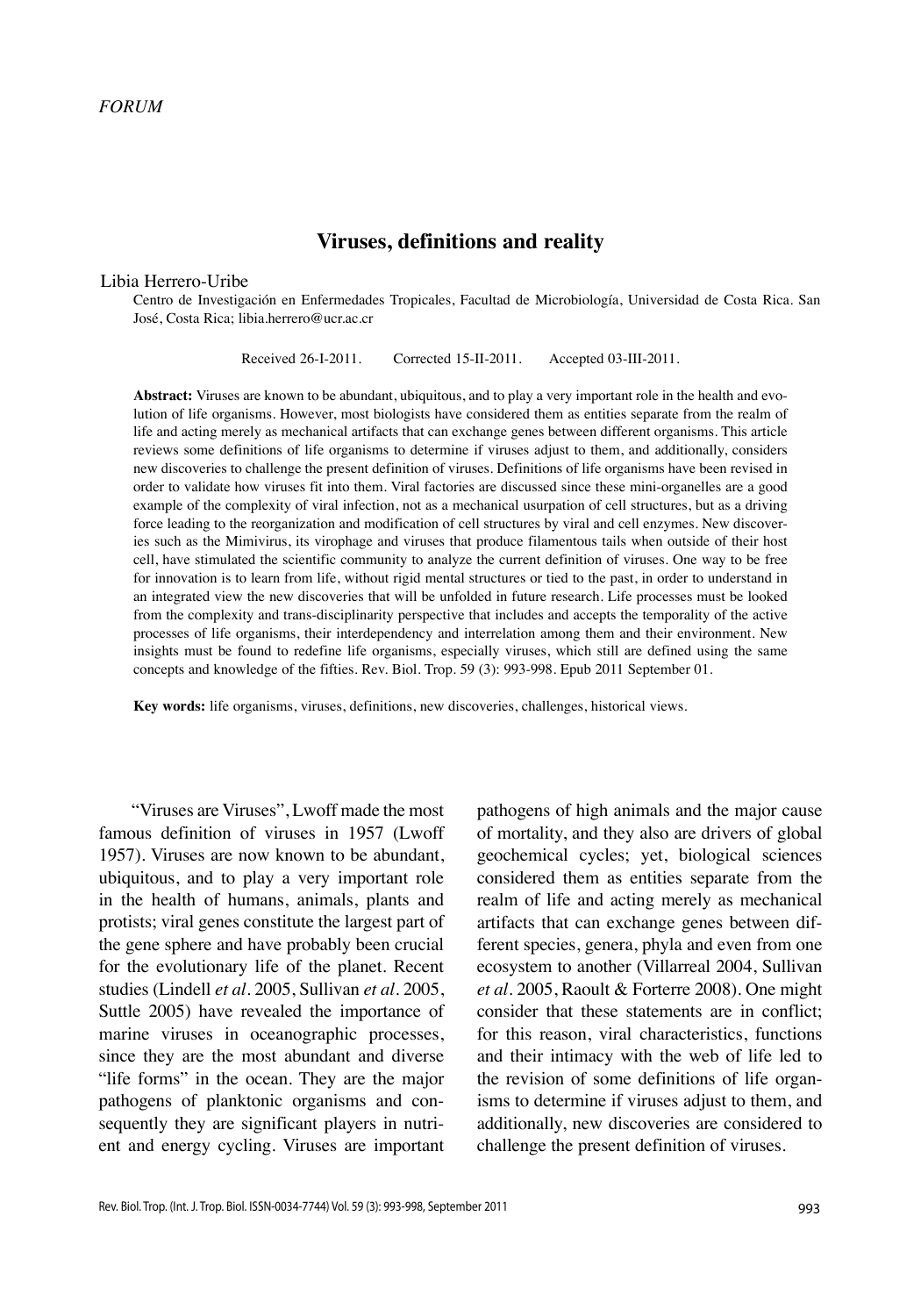Lwoff in 1957 wrote that the definition of viruses is somewhat arbitrary, and many definitions have been offered, in itself a proof of the difficulty of the task. He proposed to define viruses as strictly intracellular and potentially pathogenic entities, with an infectious phase, and possessing only one type of nucleic acid, multiplying in the form of their genetic material, unable to grow and to undergo binary fission and devoid of a "Lipmann system" (*i.e.* a system of enzymes for the production of energy). In his definition, he stresses the noncellular nature of viruses, their dependence on host-cell metabolism and the fact that a specific material of a virus is reduced to an element of genetic material, its nucleic acid.

At that time, viral enzymes had not being discovered with the exception of the neuraminidase of *Influenza virus* (Gottschalk 1957) and it took a few more years until other viral enzymes were discovered (Baltimore & Franklin 1963, Baltimore 1970, Temin & Mizutani 1970). This situation greatly influenced how viruses were defined, since if viruses lacked enzymes it was assumed that the replication cycle of viruses would be quite passive, from the viral point of view, and that the host cells would do all the work.

Intracellular parasitism of viruses is shared with other parasites, including bacteria, fungi and protozoa, but the definitions of viruses stress the intimate nature of viral parasitism, which may be called parasitism at the genetic level. All other parasites have a cellular organization, their need to parasitize other cells from within, probably reflecting the requirement for an exogenous supply of special nutrients, or of metabolic intermediates, rather than their own cellular organization (Luria *et al*. 1978).

Lwoff (1957) defined living organisms as independent units of integrated and interdependent structures and functions. Hence, he regarded viruses as non-living because he considered them non-organisms. Luria, (Luria 1959) a virologist of the same period, defined an organism as one that presents individuality, historical continuity and evolutionary

independence rather than functional independence. Viruses appear to fit this definition.

A few decades later, Harold (1986) stated that living things differ from non-living things in their capacity to maintain, reproduce and multiply states of matter characterized by an extreme degree of organization. As explained below, viruses can modify elements of the host cell such as cell membranes and cytoskeletons, reorganizing them into very specialized structures that will serve as sites of viral replication (Kirkegaard & Jackson 2005, Novoa *et al.* 2005, Knoops *et al.* 2008).

Morowitz (1968) stated that a living organism is one that extracts energy from the environment, uses it to perform all manners of chemical and physical work, and converts energy into organization. Here again, viruses fit this definition since they use all types of structures and processes of the cell, which is its environment, to produce organization.

Characteristics that viruses do not share with other organisms are: they are not cells that are considered the units of life, they depend on a living cell to replicate and they do not harbor metabolic or energy-producing machinery. One can consider viruses as having unique characteristics such as being the world's leading source of genetic innovation and as permanently capable of colonizing their host (Villarreal 2004, Suttle 2005).

The theory of Autopoiesis by Maturama & Varela (1998) deals with the question "what is life?" and attempts to define, beyond the diversity of all living organisms, a common denominator that allows for the discrimination of the living from the non-living. An autopoiesis system organizes the production of its own components, so that these components are continuously re-generated and the system can therefore maintain the very network process that produces them. Living beings are characterized by their continuous self-production, so they are an autopoietic organization. Even though the theory of autopoiesis is based on cellular life, viruses can fit in this definition since they have their own organization, and viral complexity is reached by viruses within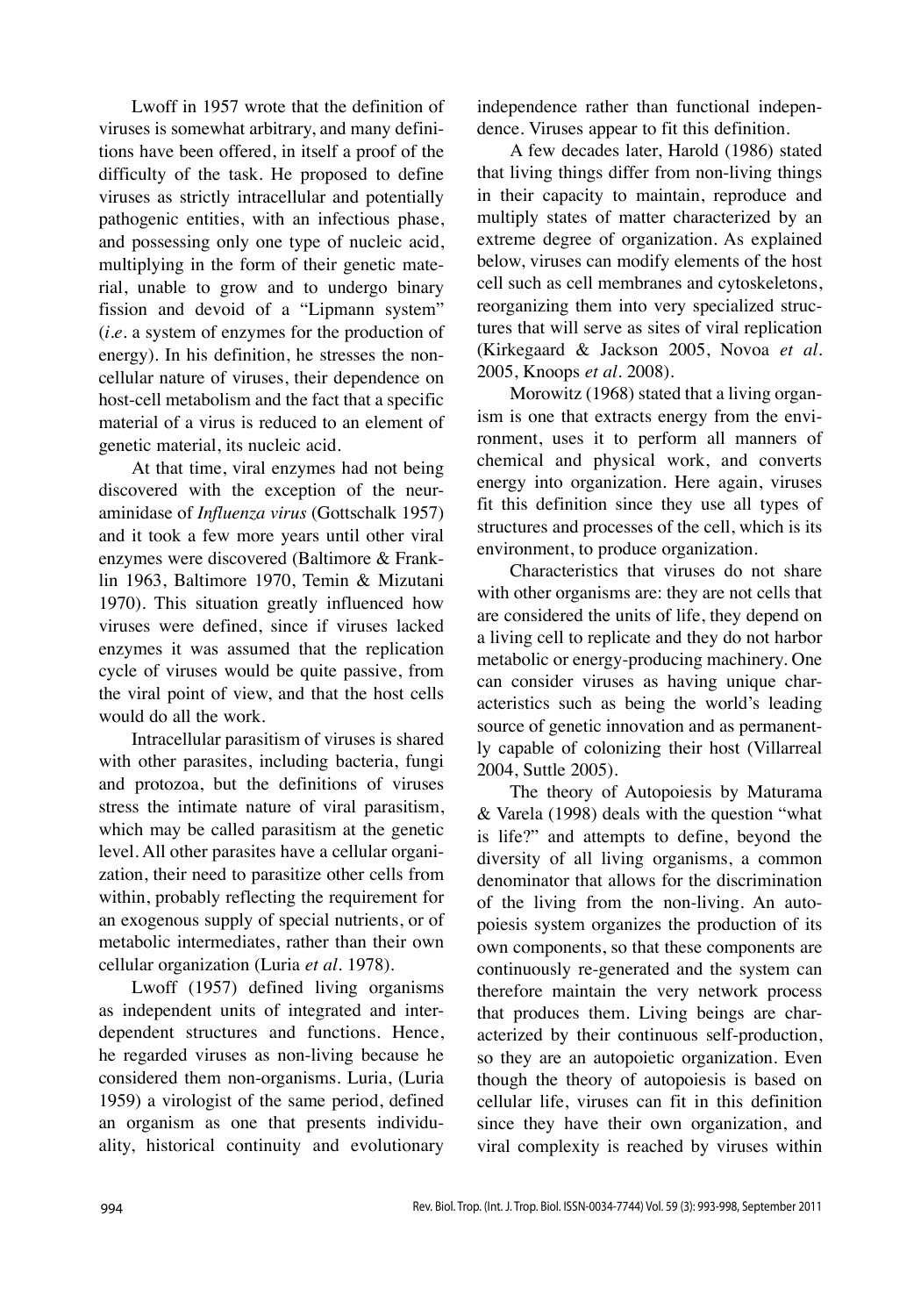and with the cell, through all the interactions occurring between cells and viral proteins that coordinate and rearrange membranes and the cytoskeleton and even the interaction of the infected cell with neighboring cells (Kirkegaard & Jackson 2005, Novoa *et al*. 2005, Knoops *et al.* 2008).

Viruses rely on the host cell infrastructure and metabolism during essentially all stages of their replication cycle, in particular on cell membranes and the cytoskeleton. Therefore, they have adopted strategies to coordinate a variety of molecular interactions in both time and intracellular space. They have the necessary enzymes to modify cell structures and mechanisms for their own benefit (Kopek *et al.*  2007, Miller & Krijnse-Locker 2008).

Viral factories are extensive virus-induced reorganizers of host cell membranes transforming them into a network used to promote viral replication and possibly hide replicating RNA from antiviral defense mechanisms, they facilitate the concentration of viral macromolecules and provide a membrane-based structural framework for RNA replication (Novoa *et al.* 2005, Kopek *et al.* 2007, Miller & Krijnse-Locker 2008).

Viral factories are very dynamic structures, in which viral and cell factors move in and out depending on the step of the viral life cycle. In viral factories, mitochondria seem to provide the necessary energy for virus morphogenetic processes (Kirkegaard & Jackson 2005, Novoa *et al.* 2005, Kopek *et al.* 2007, Knoops *et al.* 2008).

All these processes indicate that viruses have evolved elaborate strategies to modify cellular mechanisms that are involved in vesiculation and transport for their own purposes. Although some cellular-interaction partners have been identified, a detailed understanding of the molecular mechanisms of membrane remodeling by viruses is still lacking (Kopek *et al.* 2007). Non-structural viral proteins can induce alterations of intracellular host cell membrane structures, and can recruit cell components required for viral replication and for membrane bending, thus helping the virus

to exit the cell (Novoa *et al.* 2005, Miller & Krijnse-Locker 2008).

These are just a few examples of how viruses interfere with very important cellular processes and therefore become an intrinsic part of the cell since they can modify cells and lead them to their death, permanently invade the cell genome, induce a persistent and a latent infection and their presence can produce immune tolerance or autoimmune diseases. Viruses have developed many clever ways to avoid detection by the host immune system – essentially every step in the immune process can be altered or controlled by various genes found in one or another virus (Fairweather 2009).

Raoult *et al*. (2004) described a giant DNA virus Mimivirus, with unique morphological and genomic characteristics that has been classified as a member of a new distinct Nucleocytoplasmic Large DNA virus family, the *Mimiviridae*. These viruses, because of their size, the complexity of their genome that harbors three genes for aminoacyl-tRNA synthetases described for the first time in a viral genome and four unique orphan genes, challenges the definition of viruses and even the definition of an organism (Raoult & Forterre 2008). Suzan-Monti *et al*. (2006) have recently proposed a new classification of Mimivirus, since its genome revealed features shared with other viral, bacterial or cellular genomes as well as features unique to this virus. The only differences to date between the Mimivirus and small obligate intracellular bacteria are the absence from the virus of ribosomal proteins and of proteins involved in energy metabolism, and multiplication of the virus by assembly of pre-formed subunits.

Häring and collaborators (2008) have described a new virus from a hyperthermophilic archeon growing in acidic hot springs that produces two long filamentous tails once they are outside and independent of their host cell. Results from different experiments have confirmed that tail development is an active biological process and is not the result of particle disruption.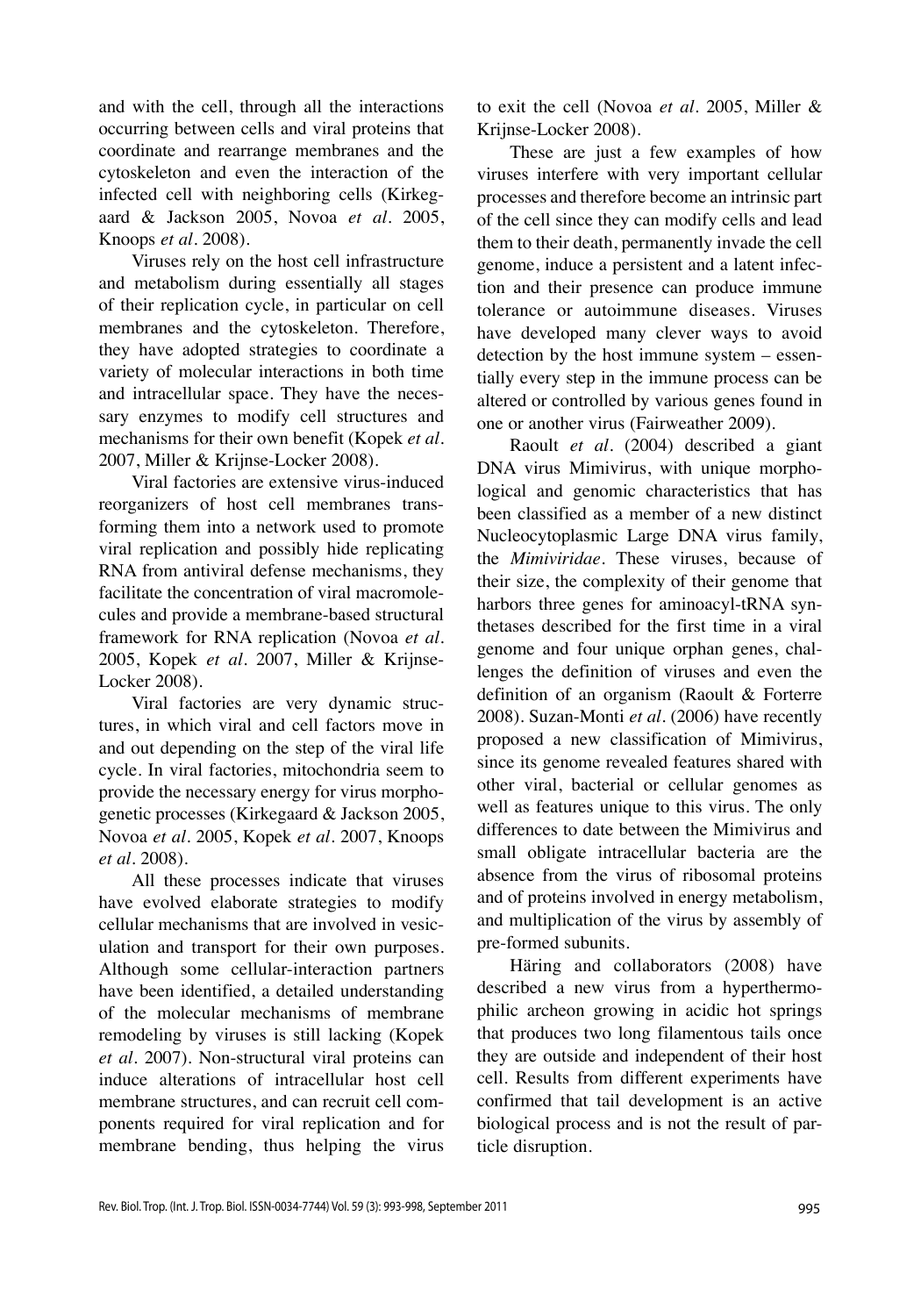There are several examples of natural extracellular viral morphogenesis phenomena, but they are believed to occur either at the final steps of the viral cycle namely assembly and maturation (Swanstrom & Willis 1997, Pettit *et al.* 2004), or at the initial steps of infection (Ackermann & Bamford 2000) and they are triggered on the host-cell surface concurrently with virus budding or adsorption respectively.

Rice *et al.* (2004) described the structure of a thermophilic archaeal virus with a doublestranded DNA and viral capsid that spans all domains of life. By comparing the tertiary and quaternary structures of the coat protein of this virus with those of bacterial and an animal virus, they concluded that some viruses have a common ancestor that precedes the division into the three domains of life more than 3 billion years ago. The recent discovery that the virus factory of Mimivirus can be infected by another virus (Sputnik) has also been taken as an argument in favor of the living nature of viruses (La Scola *et al.* 2008, Pearson 2008).

Forterre (2010) suggested to define life (an historical process) as a mode of existence of ribosome encoding organisms (cells) and capsid encoding organisms (viruses) and their ancestors; he also concluded that infected eukaryotic cells in which viral factories have taken control of the cellular machinery became viruses themselves, the viral factory being in that case the equivalent of the nucleus. By adopting this viewpoint, one should finally consider viruses as cellular organisms. They are of course a particular form of cellular organism, since they do not encode their own ribosomes and cell membranes, but borrow those from the cells in which they live (Forterre 2010).

Studies on marine viruses (Lindell *et al.* 2005, Sullivan *et al.* 2005, Suttle 2005) have brought new discoveries, new mechanisms, an abundant genetic richness; the more research is carried out in unexplored sites and organisms, the more new viruses will be described with new characteristics that will continue to challenge viral definitions.

## **CONCLUSIONS**

The replication of a virus is not mechanical; instead viruses have evolved to reorganize, coordinate, manipulate, and modify cell structures and processes to their own benefit in order to replicate, evolve and perpetuate. Viruses have developed the necessary enzymatic machinery to reorganize cell structures to replicate themselves and perpetuate their own kind.

Many studies (Villarreal 2004, Lindell *et al.* 2005, Sullivan *et al.* 2005, Suttle 2005) suggest that viruses are the masters of evolution and innovation in the web of life. They are the simplest organisms with the capacity of using the lowest energy to conserve life and its diversity. Life has existed for millions of years, and humans depend on newer and more sophisticated technologies to unravel life processes and mechanisms. Thus they should open their minds to the new discoveries and try to innovate definitions, according to the complexity of life itself and not from an anthropocentric point of view.

Forterre's (2010) conclusion that infected eukaryotic cells in which viral factories have taken control of the cellular machinery became viruses themselves, is an affirmation that places itself in the center of the modern paradigm in which the analysis and study of life processes must be looked from the complexity and transdisciplinarity perspective (Herrero-Uribe 2008) since the analysis includes and accepts the temporality of the active processes of life organisms, their interdependency, and interrelation among themselves and with their environment.

One way to be free for innovation is to learn from life, without rigid mental structures in order to understand in an integrated view the new discoveries that will be unfolded in future research. New insights must be taken to redefine life organisms; especially viruses, which still are defined using the same concepts and knowledge of the fifties.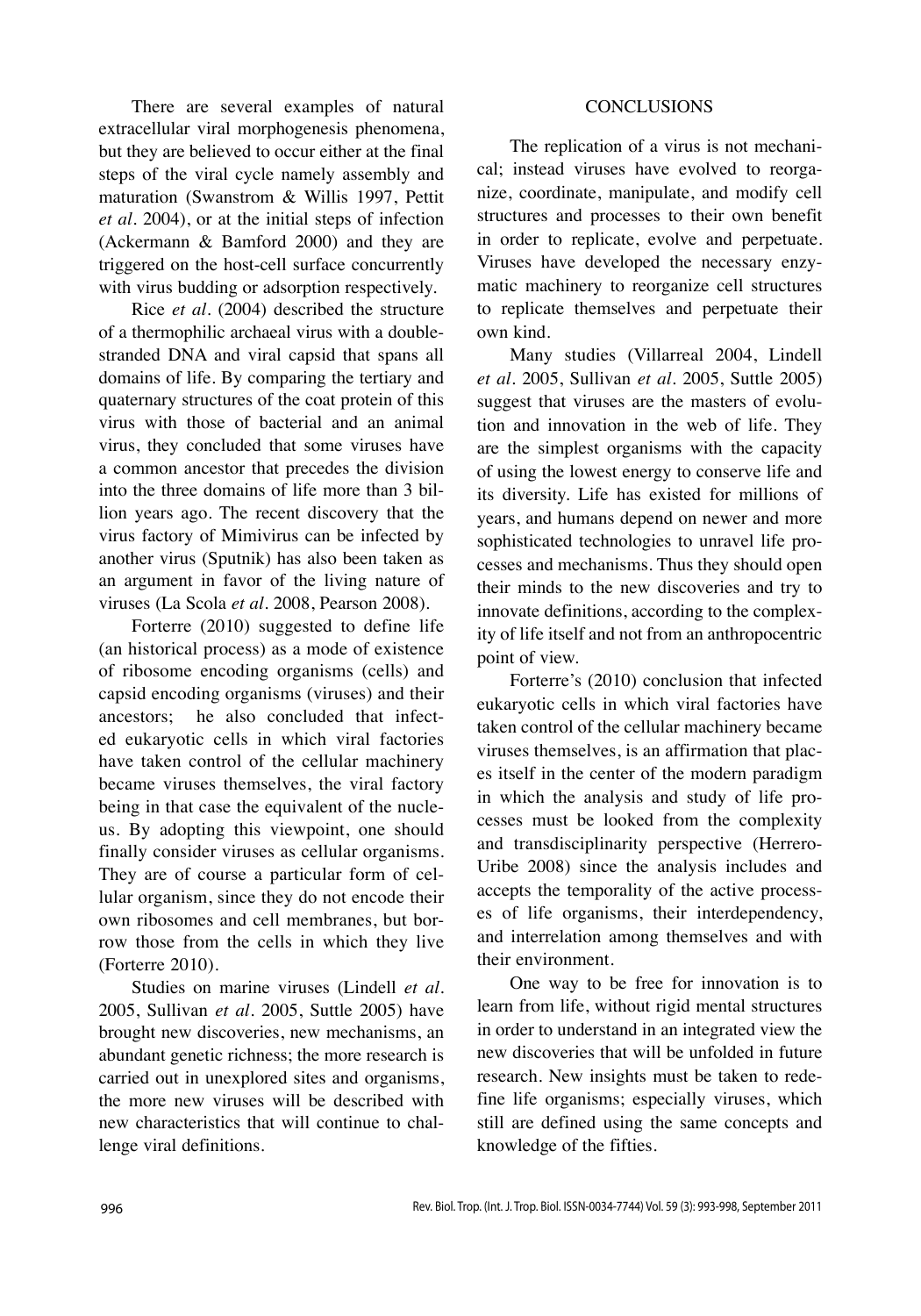### Acknowledgments

The author is deeply grateful to Anne-Lise Haenni and Laya Hun Opfer for their invaluable support.

# **RESUMEN**

Los virus son abundantes, ubicuos, y juegan un papel muy importante en la salud y en la evolución de los organismos vivos. Sin embargo, la mayoría de los biólogos los siguen considerado como entidades separadas de la red de la vida y que actúan como meros artefactos mecánicos a la hora de intercambiar genes entre los diferentes organismos. Este artículo revisa varias definiciones de organismos vivos para determinar si los virus se ajustan a ellas, y adicionalmente, considera los nuevos descubrimientos que retan las definiciones actuales de los virus. La fábricas de virus son discutidas ya que estas mini-organelas son un buen ejemplo de la complejidad de las infecciones virales, no como una usurpación mecánica de las estructuras de la célula, pero como una fuerza vital que lleva a la reorganización y la modificación de las estructuras de las células por enzimas celulares y virales. Los nuevos descubrimientos como los Mimivirus, su virófago y virus que producen colas filamentosas cuando se encuentran fuera de la célula, han estimulado a la comunidad científica a analizar la definición actual de los virus. Para la innovación se debe estar libre de estructuras mentales rígidas o apegadas al pasado, para lograr comprender e integrar los nuevos descubrimientos que traerán las investigaciones futuras. Los procesos de la vida deben verse desde la perspectiva de la complejidad y la trans-disciplinariedad que incluye y acepta la temporalidad de los procesos activos de los organismos vivos y su interdependencia e interrelación entre ellos y su ambiente.

**Palabras clave:** organismos vivos, virus, definiciones, nuevos descubrimientos, visión histórica.

# **REFERENCES**

- Ackermann, H.W. & D. Bamford. 2000. Seventh report of the international committee on taxonomy of viruses. Academic, London, England.
- Baltimore, D & R.M. Franklin. 1963. A new ribonucleic acid polymerase appearing after mengovirus infection of Hela cells. J. Biol. Chem. 238: 3395-3400.
- Baltimore, D. 1970. RNA-dependent DNA polymerase in virions of RNA tumour viruses. Nature 226: 1209-1211.
- Fairweather, D. 2009. Alternatively activated macrophages in infection and autoimmunity. J. Autoimmun. 33: 222-230.
- Forterre, P. 2010. Defining life: the virus viewpoint. Org. Life Evol. Biosph. 40: 151-160.
- Gottschalk, A. 1957. Neuroaminidase: the specific enzyme of influenza virus and *Vibrio cholera*. Biochim. biophys. Acta 23: 645-646.
- Häring, M., G. Vestergaard, R. Rachel, L. Chen, R.A. Garret & D. Prangishvili. 2008. Independent virus development outside a host. Nature 436: 1101-1102.
- Harold, F.M. 1986. The vital force: a study of bioenergetics. W.H. Freemann, New York, USA.
- Herrero-Uribe, L. 2008. Del mecanicismo a la complejidad en la biología. Rev. Biol. Trop. 56: 399-407.
- Kirkegaard, K. & W.T. Jackson. 2005. Topology of doublemembrane Vesicles and the opportunity for non-lytic release of cytoplasm. Autophagy 1: 182-184.
- Knoops, K., M. Kikkert, S.H.E. van den Worm, J.C. Zevenhoven-Dobbe, Y. van der Meer, A.J. Koster, A.M. Mommaas & E.J. Snijder. 2008. SARS-coronavirus replication is supported by a reticulovesicular network of modified endoplasmic reticulum. PLoS Biol. 6: 1957-1961.
- Kopek, B.G., G. Perkins, D.J. Miller, M.H. Ellisman & P. Ahlquist. 2007. Three-dimensional analysis of a viral RNA replication complex reveals a virus-induced mini-organelle. PLoS Biol. 5: 2022-2034.
- La Scola, B., C. Desneu, P. Pagnier, C. Robert, L. Barrasi, G. Fournous, M. Merchat, M. Suzan-Monti, P. Forterre, E. Koonin & D. Raoult. 2008. The virophage, a unique parasite of the giant Mimivirus. Nature 45: 100-104.
- Lindell, D., J.D. Jaffe, Z.I. Johnson, G.M. Church & S. Chisholm. 2005. Photosynthesis genes in marine viruses yield proteins during host infection. Nature 438: 86-89.
- Luria, S.E. 1959. Viruses as infective genetic materials, p. 188-195. *In* V. Najjar (ed.). Immunity and virus infection. Wiley, New York, USA.
- Luria, S.E., J.E. Jr. Darnell, D. Baltimore & A. Campbell. 1978. General virology. Wiley, New York, USA.
- Lwoff, A. 1957. The concept of virus. J. Gen. Microbiol. 17: 239-253.
- Maturana, H.R. & F.J. Varela. 1998. The tree of knowledge. Shambhala, Boston, London, England.
- Miller, S. & J. Krijnse-Locker. 2008. Modification of intracellular membrane structures for virus replication. Nature Rev. Microbiol. 6: 363-374.

Rev. Biol. Trop. (Int. J. Trop. Biol. ISSN-0034-7744) Vol. 59 (3): 993-998, September 2011 997